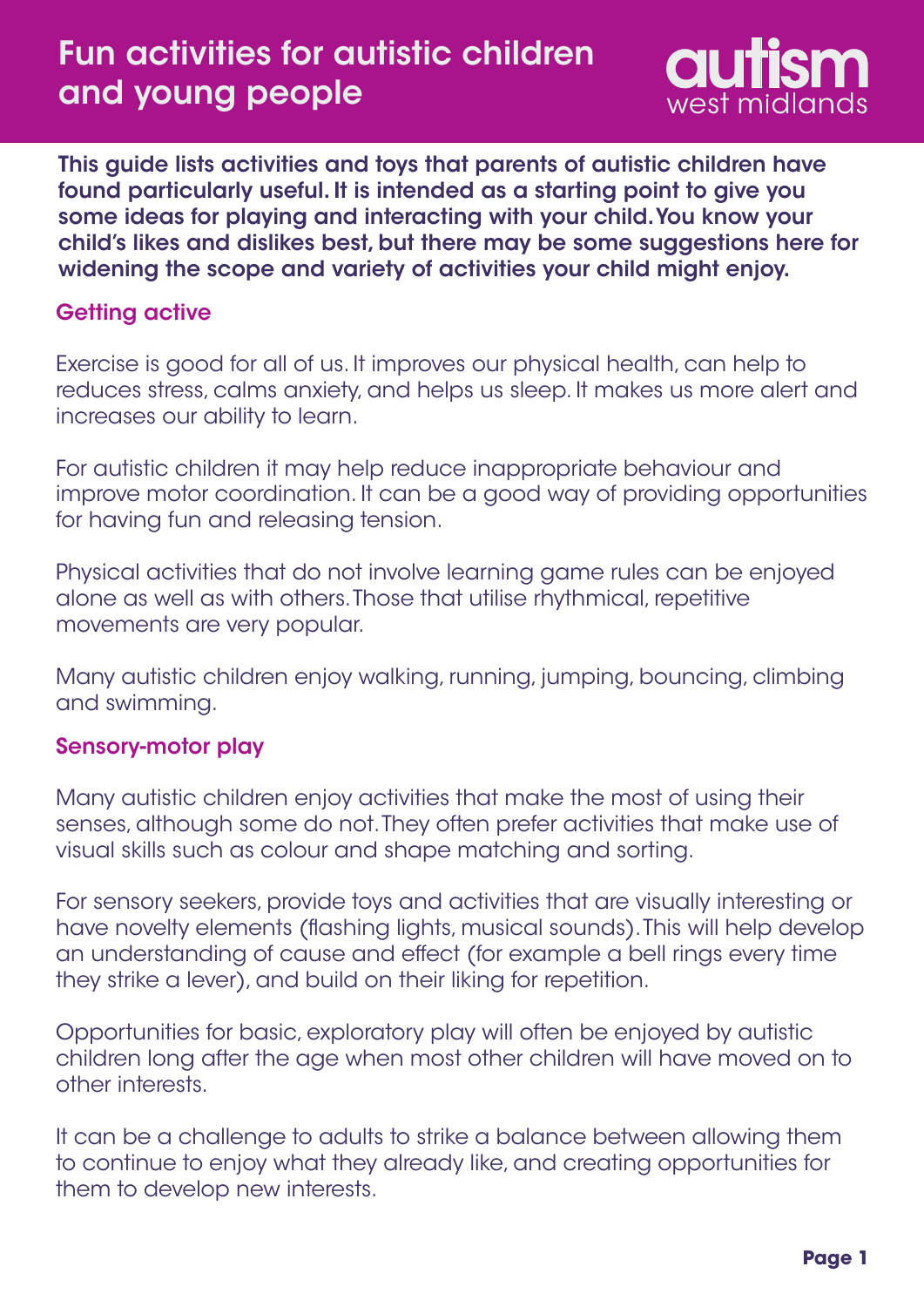

Gradual extension of favoured activities is the best way forward and the following toys and activities can be enjoyed at many levels of skill and understanding:

- Tactile play like sand, water, playdough or fingerpaints •
- Construction toys like Duplo, Lego, Knex, Megabloks or Meccano •
- Arts and crafts •
- Shape sorters and `posting' activities
- Formboards, puzzles and jigsaws
- Picture/word lotto games
- Marble runs
- Colour torch
- Bubbles and bubble blowers
- Pop-up toys like a Jack-in-the-box or Pop-up Pets
- Transport vehicles. Especially trains like Thomas the Tank Engine or push along trains
- (Brio type) to full train sets
- Pegboards
- Beads or cotton reels for threading
- Nesting and stacking beakers like Billie's Barrels •
- Bricks and blocks for building towers •

#### Books

Some autistic children find stories too complicated to follow and many books too 'busy', with too much information on a page. Books with photos are more accessible than line drawings, which are visually confusing. Disney characters can be a useful halfway house between photos and more detailed line drawings because they are colourful and simply drawn. Board books, books with flaps or sound effects and other novelty elements can be appealing to some autistic people.

Some young autistic people may prefer puzzle books, factual books, dictionaries and/or maps to fiction.

#### **Technology**

Computers, TV, mobile phones, tablets, radio, videos and DVDs all hold great fascination for many autistic people and they may have very advanced skills with computer games. It is useful to remember that some autistic people may need clear boundaries about usage from the outset. Set clear time limits and stipulate when and where the activity is allowed.